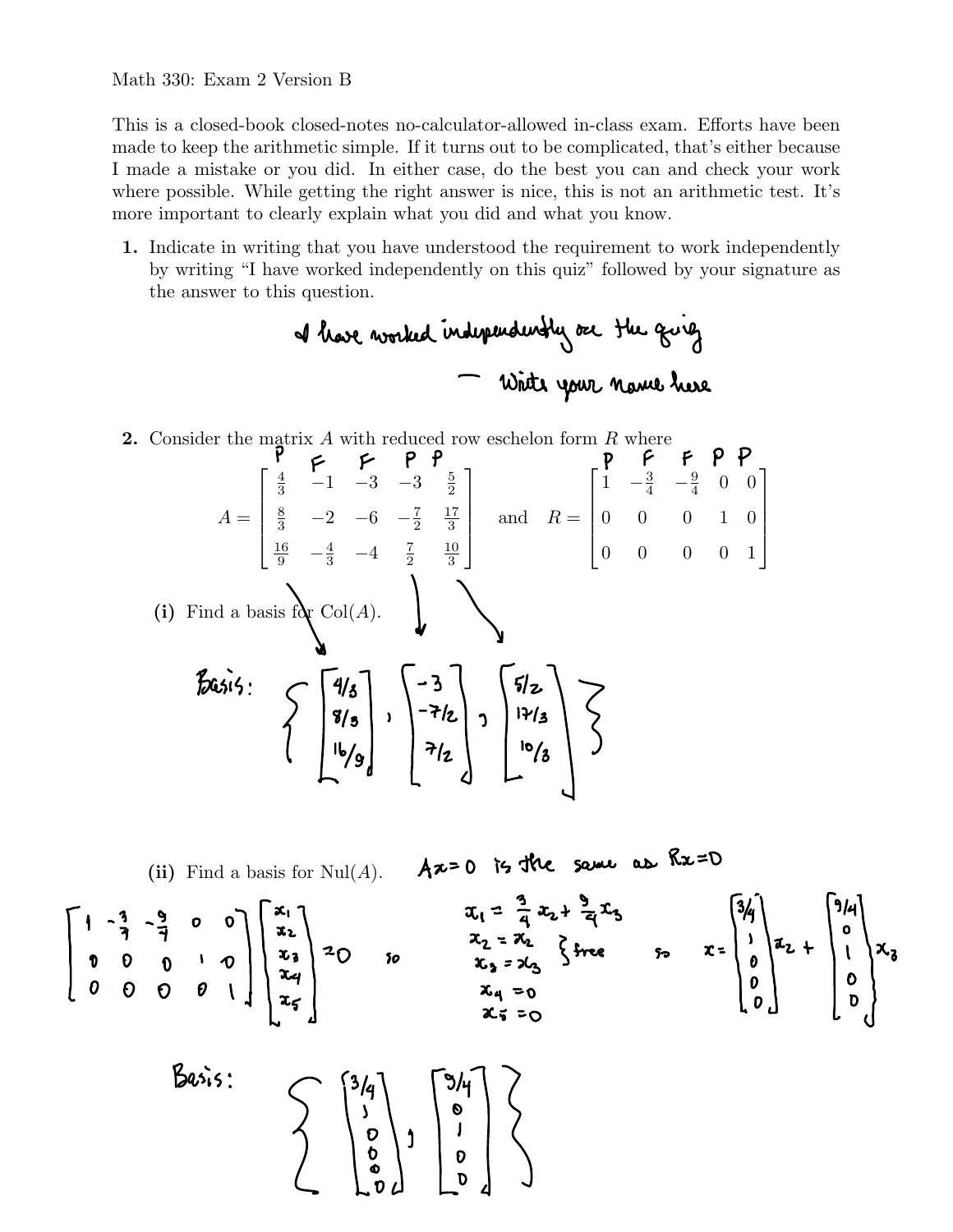I added these explanations<br>to help you study for the

## Math 330: Exam 2 Version B

- 3. Answer the following true false questions:
	- $det(A)det(A^{-1}) = det(A^{-1}) = det(L)$ Sinco (i) det( $A^{-1}$ ) = (-1) det(A). there  $\det(A^{\prime}) = \frac{1}{\det(A^{\prime})}$ (A) True  $\langle \rangle$  False (ii) Cramer's rule can only be used for invertible matrices. The formula involved diriding by det A. That True (B) False (iii) If the columns of an  $m \times n$  matrix A are orthonormal, then the linear mapping  $x \to Ax$  preserves lengths. **Driftshormal columns implies**  $\mathbb{R}^T \mathbb{A} = \mathbb{X}$ . Thus  $x \rightarrow Ax$  preserves lengths. Orthonormal columns implies  $A \setminus A = \Sigma$ , Thus<br>A) True  $\|A \times \|^2 = Ax \cdot Ax = (Ax)^T Ax = x^T A^T Ax = xIx = x \cdot x = \sqrt{x} \cdot b^T$ True implies  $||Ax|| = ||x||$ . (B) False (iv) If  $A = QR$  where Q has orthonormal columns, then  $R = Q^T A$ .<br>(A) True Since  $Q^T Q = I$  thus  $Q^T A = Q^T Q R = IR = R$ **True** 
		- (B) False

4. Let U be a square matrix such that  $U^T U = I$ . Show that  $det(U) = \pm 1$ .

By properties of determinants 
$$
dt(U^T) det(U) = dtH(U^T) = dtF = 1
$$
  
and  $dtU^T = dtH(U)$ .  
Thus that  $(det U)^2 = 1$ . Thus implies  $dtU = \pm 1$ .

5. What is the rank of a  $4 \times 5$  matrix whose null space is two dimensional?

\n
$$
46 \text{ R}^{4 \times 5}
$$
 \n Thus,  $\text{rank } A = \dim \text{col } A = \#\text{ of } \text{pivot variables}$ .\n

\n\n $\text{Sinc } \dim \text{Null } A = \lambda = \#\text{ of } \text{free variables} \quad \text{and} \quad \text{the total}$ \n

\n\n $\#\text{if variables is } 5$ . \n Thus,  $\text{rank } A + \lambda = 75$ \n

\n\n $\text{implize} \quad \text{rank } A = 3$ .\n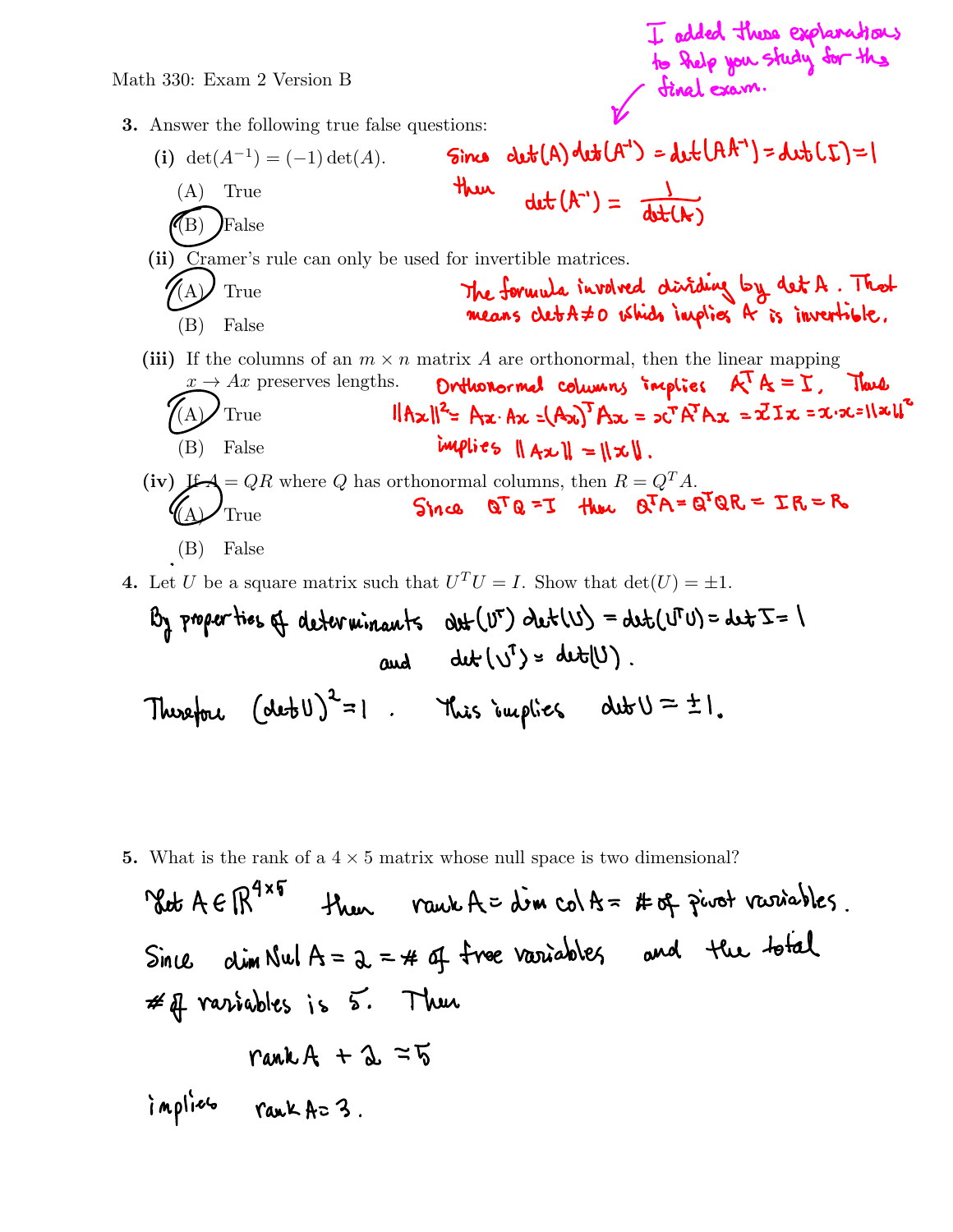## Math 330: Exam 2 Version B

**6.** Find  $det(A)$ ,  $det(B)$  and  $det(AB)$  where

$$
A = \begin{bmatrix} 3 & 2 & 1 \\ 0 & 4 & 3 \\ 0 & 0 & 5 \end{bmatrix} \text{ and } B = \begin{bmatrix} 0 & 0 & 1 \\ 0 & 1 & 0 \\ 1 & 0 & 0 \end{bmatrix} \cdot r_1 \Leftrightarrow r_3 \begin{bmatrix} 1 & 0 & 0 \\ 0 & 1 & 0 \\ 0 & 0 & 1 \end{bmatrix}
$$
  
det  $A = \text{det} \begin{bmatrix} 3 & 2 & 1 \\ 0 & 1 & 3 \\ 0 & 0 & 1 \end{bmatrix} = 3 \cdot 4 \cdot 5 = 60$   
det  $B = \text{det} \begin{bmatrix} 6 & 0 & 1 \\ 0 & 1 & 0 \\ 1 & 0 & 0 \end{bmatrix} = -1$   
det  $AB = (\text{det }A)(\text{det }B) = (60)(-1) = -60$ 

7. Suppose  $A \in \mathbb{R}^{2 \times 2}$  is given by

$$
A = \begin{bmatrix} 2 & 2 \\ 2 & 3 \end{bmatrix}.
$$

Use the Gram-Schmidt algorithm to factor  $A = QR$  where Q is a matrix with orthonormal columns and  $R$  is upper triangular.  $\blacksquare$ 

$$
t_{1} = \begin{bmatrix} \frac{3}{2} \end{bmatrix} \qquad q_{1} = \sqrt{\frac{3}{8}} \begin{bmatrix} \frac{3}{2} \end{bmatrix} = \left( \frac{3}{16} \begin{bmatrix} 1 \\ 1 \end{bmatrix} \cdot \begin{bmatrix} \frac{3}{2} \\ \frac{3}{2} \end{bmatrix} \right) = \left( \frac{3}{16} \begin{bmatrix} 1 \\ 1 \end{bmatrix} \right) = \begin{bmatrix} 2 \\ 3 \end{bmatrix} - \left( \frac{5}{16} \begin{bmatrix} 1 \\ 1 \end{bmatrix} \right) = \begin{bmatrix} 2 \\ 3 \end{bmatrix} - \left( \frac{5}{16} \begin{bmatrix} 1 \\ 1 \end{bmatrix} \right) = \begin{bmatrix} 2 \\ 3 \end{bmatrix} - \left( \frac{5}{16} \begin{bmatrix} 1 \\ 1 \end{bmatrix} \right) = \begin{bmatrix} 2 \\ 3 \end{bmatrix} - \left( \frac{5}{16} \begin{bmatrix} 1 \\ 1 \end{bmatrix} \right) = \begin{bmatrix} 1/2 \\ 1/2 \end{bmatrix} \qquad q_{1} = \frac{1}{\sqrt{2} \sqrt{14}} \begin{bmatrix} 1/2 \\ 1/2 \end{bmatrix} = \frac{1}{\sqrt{14}} \begin{bmatrix} 1/2 \\ 1/2 \end{bmatrix} = \frac{1}{\sqrt{14}} \begin{bmatrix} 1/2 \\ 1/2 \end{bmatrix} = \frac{1}{\sqrt{14}} \begin{bmatrix} 1/2 \\ 1/2 \end{bmatrix} = \frac{1}{\sqrt{14}} \begin{bmatrix} 1/2 \\ 1/2 \end{bmatrix} = \frac{1}{\sqrt{14}} \begin{bmatrix} 1/2 \\ 1/2 \end{bmatrix} = \frac{1}{\sqrt{14}} \begin{bmatrix} 1/2 \\ 1/2 \end{bmatrix} = \frac{1}{\sqrt{14}} \begin{bmatrix} 1/2 \\ 1/2 \end{bmatrix} = \frac{1}{\sqrt{14}} \begin{bmatrix} 1/2 \\ 1/2 \end{bmatrix} = \frac{1}{\sqrt{14}} \begin{bmatrix} 1/2 \\ 1/2 \end{bmatrix} = \frac{1}{\sqrt{14}} \begin{bmatrix} 1/2 \\ 1/2 \end{bmatrix} = \frac{1}{\sqrt{
$$

 $\sim$ 

$$
dud \quad R = \begin{bmatrix} \sqrt{8} & \sqrt{8} \\ 0 & \sqrt{8} \end{bmatrix}
$$